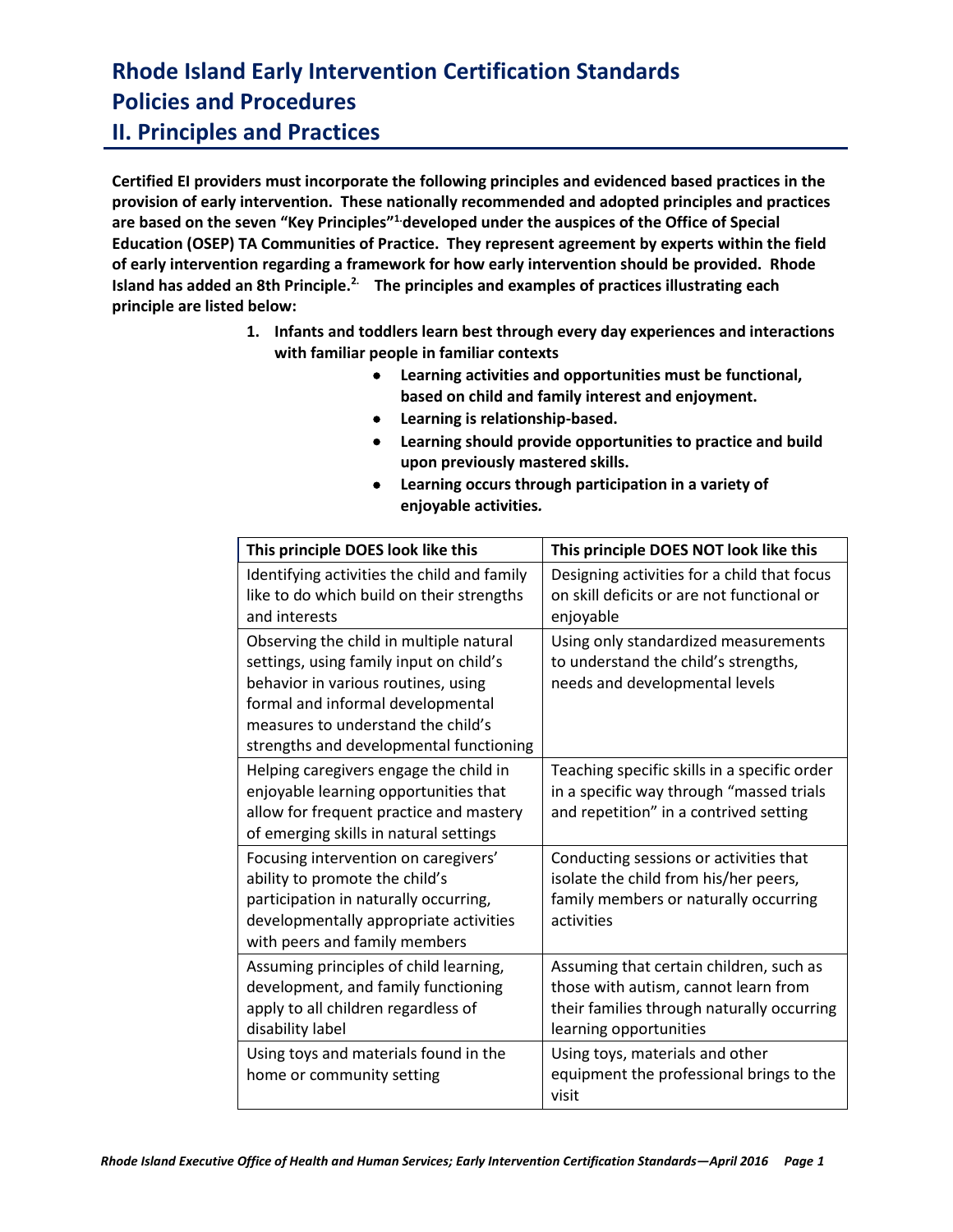### **II. Principles and Practices**

| Helping the family understand how their | Implying that the professional's toys, |
|-----------------------------------------|----------------------------------------|
| toys and materials can be used or       | materials or equipment are the "magic" |
| adapted to promote the child's          | necessary for child progress           |
| development                             |                                        |

- **2. All families, with the necessary supports and resources, can enhance their children's learning and development.**
	- **All families" means ALL (income levels, racial and cultural backgrounds, educational levels, skill levels, living with varied levels of stress and resources.**
	- **The consistent adults in a child's life have the greatest influence on learning and development – not the EI providers.**
	- **All families have strengths and capabilities that can be used to help their child.**
	- **All families are resourceful, but all families do not have equal access to resources.**
	- **Supports (informal and formal) need to build on strengths and reduce stressors so families are able to engage with their children in mutually enjoyable interactions and activities.**

| This principle DOES look like this                                                                                                                                                                                                                                    | This principle DOES NOT look like this                                                                                                                                                                                  |
|-----------------------------------------------------------------------------------------------------------------------------------------------------------------------------------------------------------------------------------------------------------------------|-------------------------------------------------------------------------------------------------------------------------------------------------------------------------------------------------------------------------|
| Assuming all families have strengths and<br>competences; appreciating the unique<br>learning preferences of each adult and<br>matching teaching, coaching, and<br>problem solving styles accordingly                                                                  | Basing expectations for families on<br>characteristics, such as race, ethnicity,<br>education, income or categorizing<br>families as those who are likely to work<br>with early intervention and those who<br>won't     |
| Suspending judgment, building rapport,<br>gathering information from the family<br>about their needs and interests                                                                                                                                                    | Making assumptions about family needs,<br>interests, and ability to support their<br>child because of life circumstances                                                                                                |
| Building on family supports and<br>resources; supporting them to marshal<br>both informal and formal supports that<br>match their needs and reducing stressors                                                                                                        | Assuming certain families need certain<br>kinds of services, based on their life<br>circumstances or their child's disability                                                                                           |
| Identifying with families how all<br>significant people support the child's<br>learning and development in care<br>routines and activities meaningful and<br>preferable to them                                                                                       | Expecting all families to have the same<br>care routines, child rearing practices and<br>play preferences.                                                                                                              |
| Matching outcomes and intervention<br>strategies to the families' priorities,<br>needs and interests, building on routines<br>and activities they want and need to do;<br>collaboratively determining the supports,<br>resources and services they want to<br>receive | Viewing families as apathetic or exiting<br>them from services because they miss<br>appointments or don't carry through on<br>prescribed interventions, rather than<br>refocusing interventions on family<br>priorities |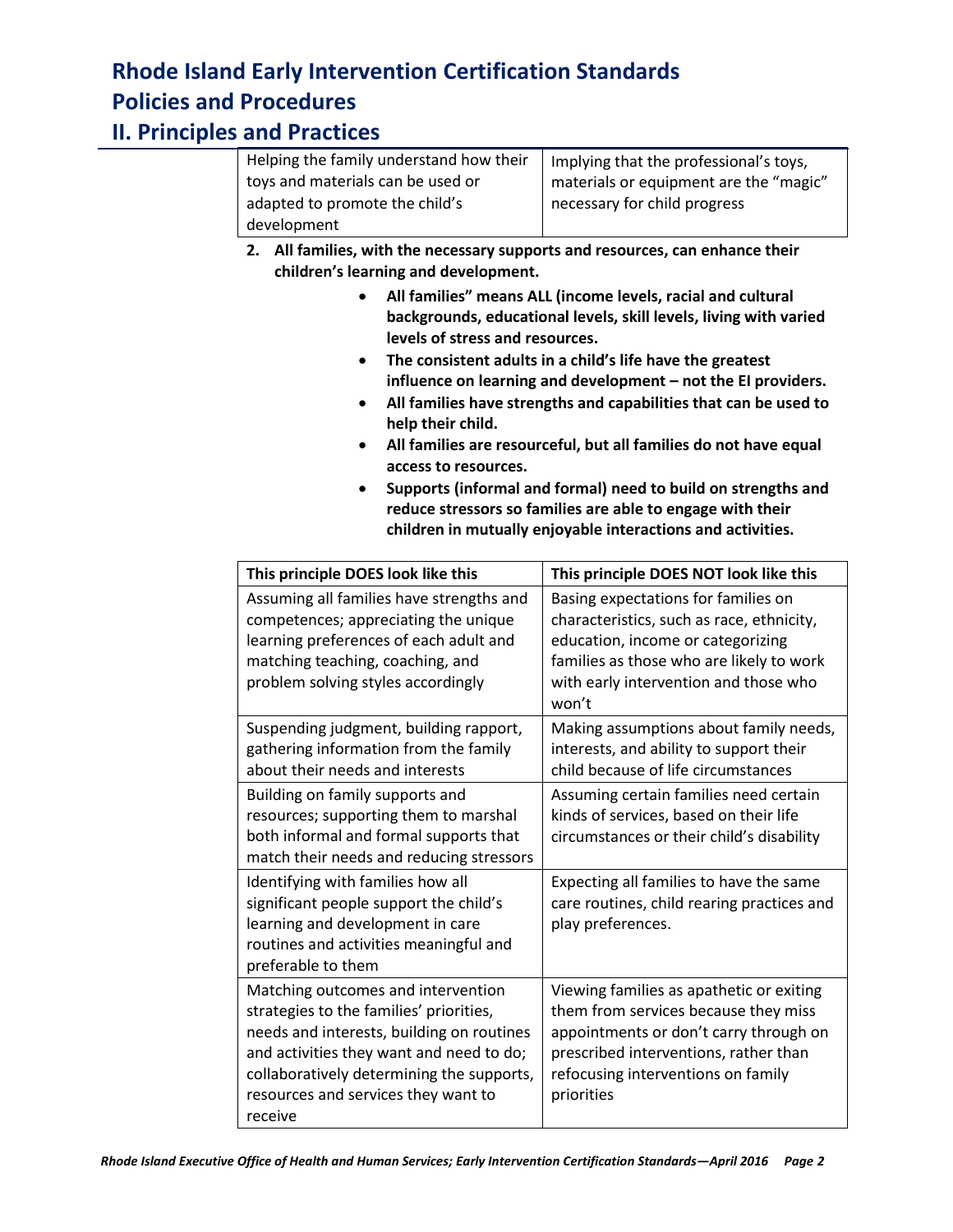### **II. Principles and Practices**

| Matching the kind of help or assistance   | Taking over and doing "everything" for |
|-------------------------------------------|----------------------------------------|
| with what the family desires; building on | the family or, conversely, telling the |
| family strengths, skills and interests to | family what to do and doing nothing to |
| address their needs                       | assist them                            |
|                                           |                                        |

- **3. The primary role of the service provider in early intervention is to work with and support the family members and caregivers in a child's life.**
	- **EI providers engage with the adults to enhance confidence and competence in their inherent role as the people who teach and foster the child's development**
	- **Families are equal partners in the relationship with service providers.**
	- **Mutual trust, respect, honesty, and open communication characterize the family-provider relationship**

| This principle DOES look like this                                                                                                                                                                                                                                          | This principle DOES NOT look like this                                                                                                        |
|-----------------------------------------------------------------------------------------------------------------------------------------------------------------------------------------------------------------------------------------------------------------------------|-----------------------------------------------------------------------------------------------------------------------------------------------|
| Using professional behaviors that build<br>trust and rapport and establish a working<br>"partnership" with families                                                                                                                                                         | Being "nice" to families and becoming<br>their friends                                                                                        |
| Valuing and understanding the<br>provider's role as a collaborative coach<br>working to support family members as<br>they help their child; incorporating<br>principles of adult learning styles                                                                            | Focusing only on the child and assuming<br>the family's role is to be a passive<br>observer of what the provider is doing<br>"to" the child   |
| Providing information, materials and<br>emotional support to enhance families'<br>natural role as the people who foster<br>their child's learning and development                                                                                                           | Training families to be "mini" therapists<br>or interventionists                                                                              |
| Pointing out children's natural learning<br>activities and discovering together the<br>"incidental teaching" opportunities that<br>families do naturally between the<br>providers visits                                                                                    | Giving families activity sheets or<br>curriculum work pages to do between<br>visits and checking to see these were<br>done                    |
| Involving families in discussions about<br>what they want to do and enjoy doing;<br>identifying the family routines and<br>activities that will support the desired<br>outcomes; continually acknowledging<br>the many things the family is doing to<br>support their child | Showing strategies or activities to<br>families that the provider has planned<br>and then asking families to fit these into<br>their routines |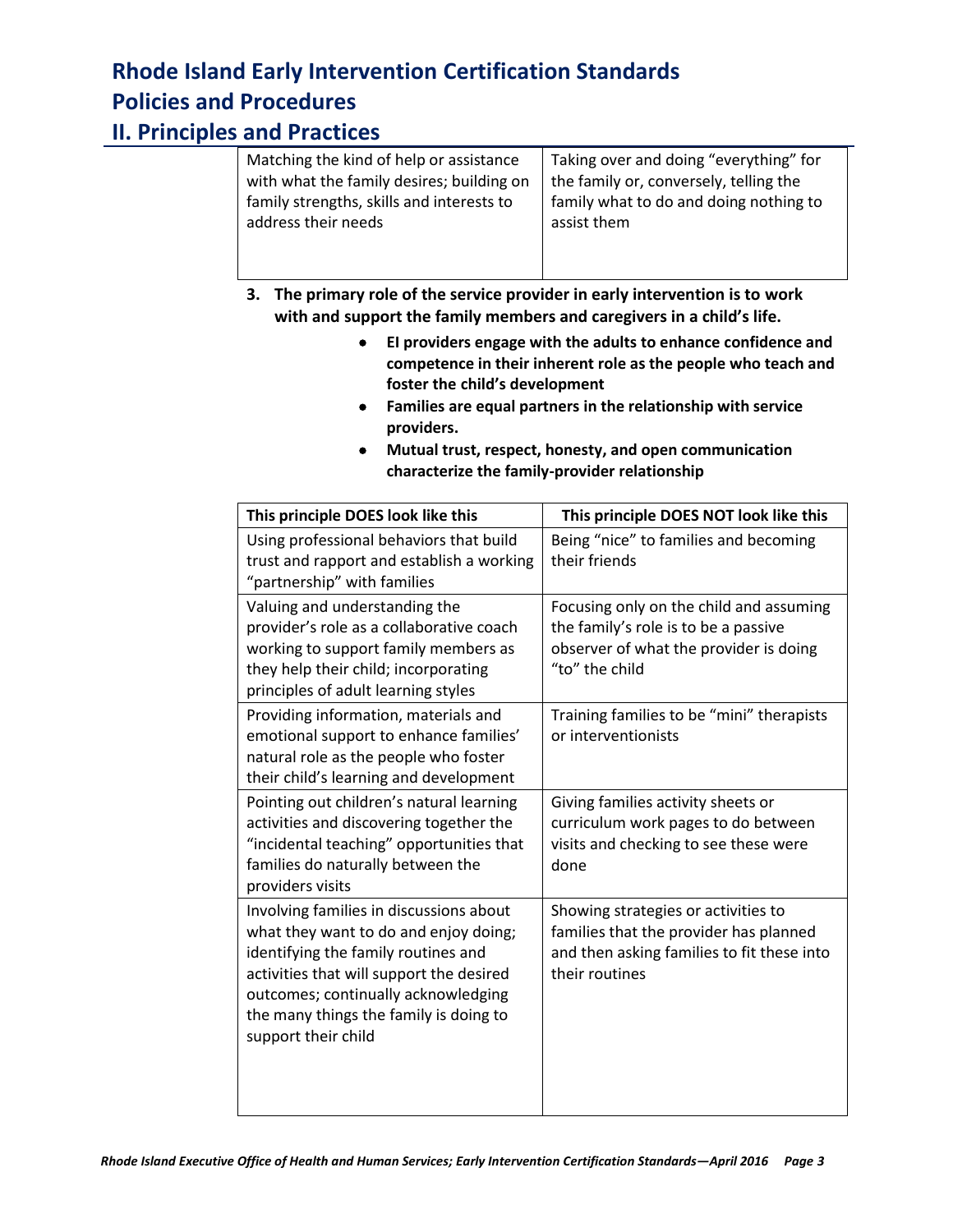### **II. Principles and Practices**

| Allowing the family to determine success  | Basing success on the child's ability to |
|-------------------------------------------|------------------------------------------|
| based on how they feel about the          | perform the professionally determined    |
| learning opportunities and activities the | activities and parent's compliance with  |
| child/family has chosen                   | prescribed services and activities       |
| Celebrating family competence and         | Taking over or overwhelming family       |
| success; supporting families only as      | confidence and competence by stressing   |
| much as they need and want                | "expert" services                        |

**4. The early intervention process, from initial contacts through transition, must be dynamic and individualized to reflect the child's and family members' preferences, learning styles, and cultural beliefs.**

- **Families are active participants in all aspects of services.**
- **Families are the ultimate decision makers in the amount, type of assistance, and the support they receive.**
- **Child and family needs, interests, and skills change; the IFSP must be fluid, and revised accordingly.**
- **The adults in a child's life each have their own preferred learning styles; interactions must be sensitive and responsive to individuals.**
- **Each family's culture, spiritual beliefs and activities, values, and traditions will be different from the service provider's (even if from a seemingly similar culture); service providers should seek to understand, not judge.**
- **Family "ways" are more important than provider comfort and beliefs (short of abuse/neglect).**

| This principle DOES look like this                                                                                                                                                                                                            | This principle DOES NOT look like this                                                                                                                                                          |
|-----------------------------------------------------------------------------------------------------------------------------------------------------------------------------------------------------------------------------------------------|-------------------------------------------------------------------------------------------------------------------------------------------------------------------------------------------------|
| Evaluation/assessments address each<br>family's initial priorities, and<br>accommodate reasonable preferences<br>for time, place and the role the family<br>will play                                                                         | Providing the same "one size fits all"<br>evaluation and assessment process for<br>each family/child regardless of the initial<br>concerns                                                      |
| Preparing the family to participate in the<br>IFSP meeting, reinforcing their role as a<br>team member who participates in<br>choosing and developing the outcomes,<br>strategies, activities and services and<br>supports                    | Directing the IFSP process in a rote<br>professional- driven manner and<br>presenting the family with prescribed<br>outcomes and a list of available services                                   |
| Collaboratively tailoring services to fit<br>each family; providing services and<br>supports in flexible ways that are<br>responsive to each family's cultural,<br>ethnic, racial, language, socioeconomic<br>characteristics and preferences | Expecting families to "fit" the services;<br>giving families a list of available services<br>to choose from and providing these<br>services and supports in the same<br>manner for every family |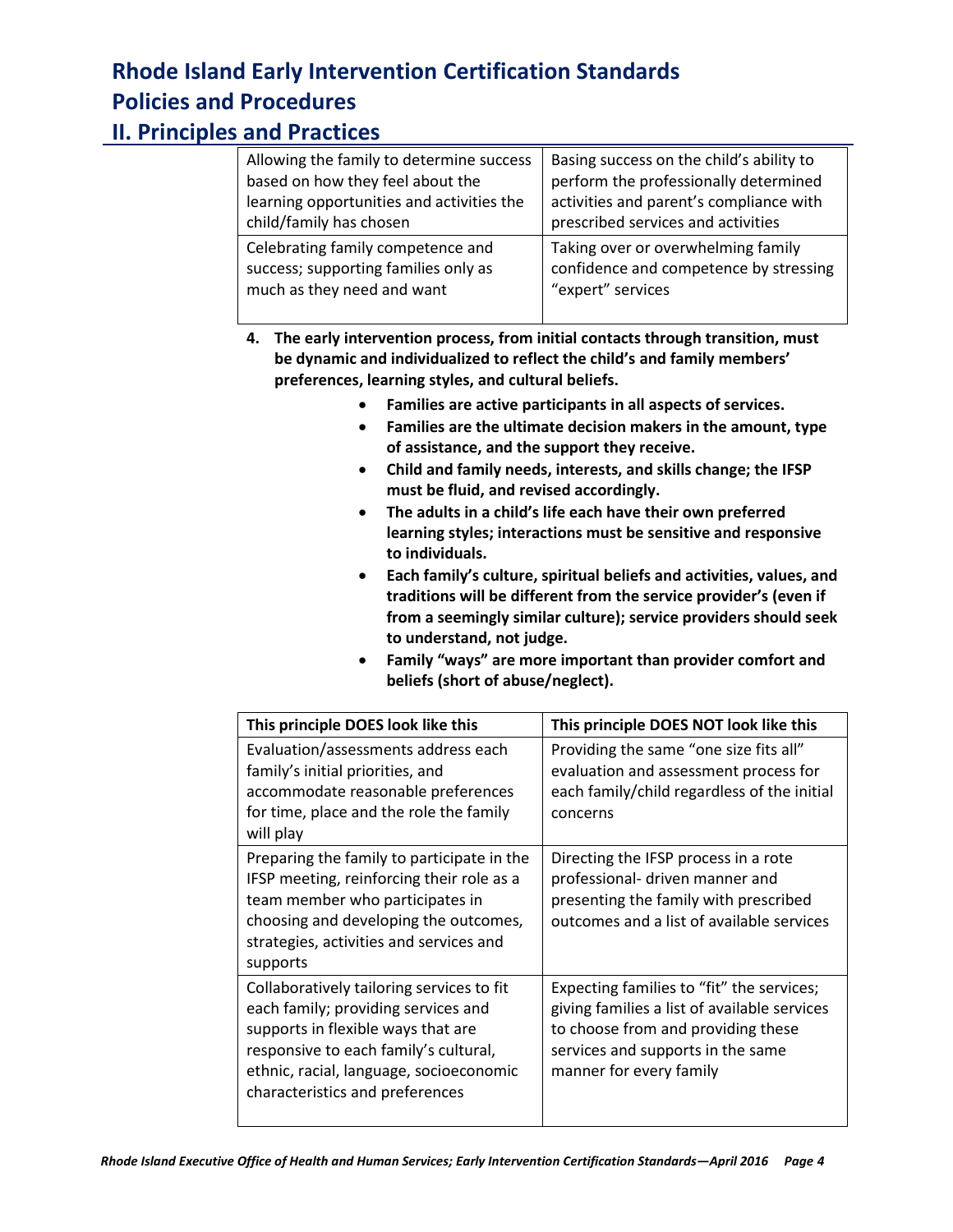### **II. Principles and Practices**

| Collaboratively deciding and adjusting<br>the frequency and intensity of services<br>and supports that will best meet the<br>needs of the child and family.                                                                                                           | Providing all the services, frequency and<br>activities the family says they want on<br>the <b>IFSP</b>                                                       |
|-----------------------------------------------------------------------------------------------------------------------------------------------------------------------------------------------------------------------------------------------------------------------|---------------------------------------------------------------------------------------------------------------------------------------------------------------|
| Treating each family member as a unique<br>adult learner with valuable insights,<br>interests, and skills                                                                                                                                                             | Treating the family as having one<br>learning style that does not change                                                                                      |
| Acknowledging that the IFSP can be<br>changed as often as needed to reflect<br>the changing needs, priorities and<br>lifestyle of the child and family                                                                                                                | Expecting the IFSP document outcomes,<br>strategies and services not to change for<br>a year                                                                  |
| Recognizing one's own culturally and<br>professionally driven childrearing values,<br>beliefs, and practices; seeking to<br>understand, rather than judge, families<br>with differing values and practices                                                            | Acting solely on one's personally held<br>childrearing beliefs and values and not<br>fully acknowledging the importance of<br>families' cultural perspectives |
| Learning about and valuing the many<br>expectations, commitments, recreational<br>activities and pressures in a family's life;<br>using IFSP practices that enhance the<br>families' abilities to do what they need<br>to do and want to do for all family<br>members | Assuming that the eligible child and<br>receiving all possible services is and<br>should be the major focus of a family's<br>life                             |

- 5. **IFSP outcomes must be functional and based on children's and families' needs and priorities**
	- **Functional outcomes improve participation in meaningful activities.**
	- **Functional outcomes build on natural motivations to learn and do; fit what's important to families; strengthen naturally occurring routines; enhance natural learning opportunities.**
	- **The family understands that strategies are worth working on because they lead to practical improvements in child and family life.**
	- **Functional outcomes keep the team focused on what's meaningful to the family in their day to day activities.**

| This principle DOES look like this                                                            | This principle DOES NOT look like this                                                                    |
|-----------------------------------------------------------------------------------------------|-----------------------------------------------------------------------------------------------------------|
| Writing IFSP outcomes based on the<br>families' concerns, resources, and<br>priorities        | Writing IFSP outcomes based on test<br>results                                                            |
| Listening to families and believing (in)<br>what they say regarding their<br>priorities/needs | Reinterpreting what families say in order<br>to better match the service provider's<br>(providers') ideas |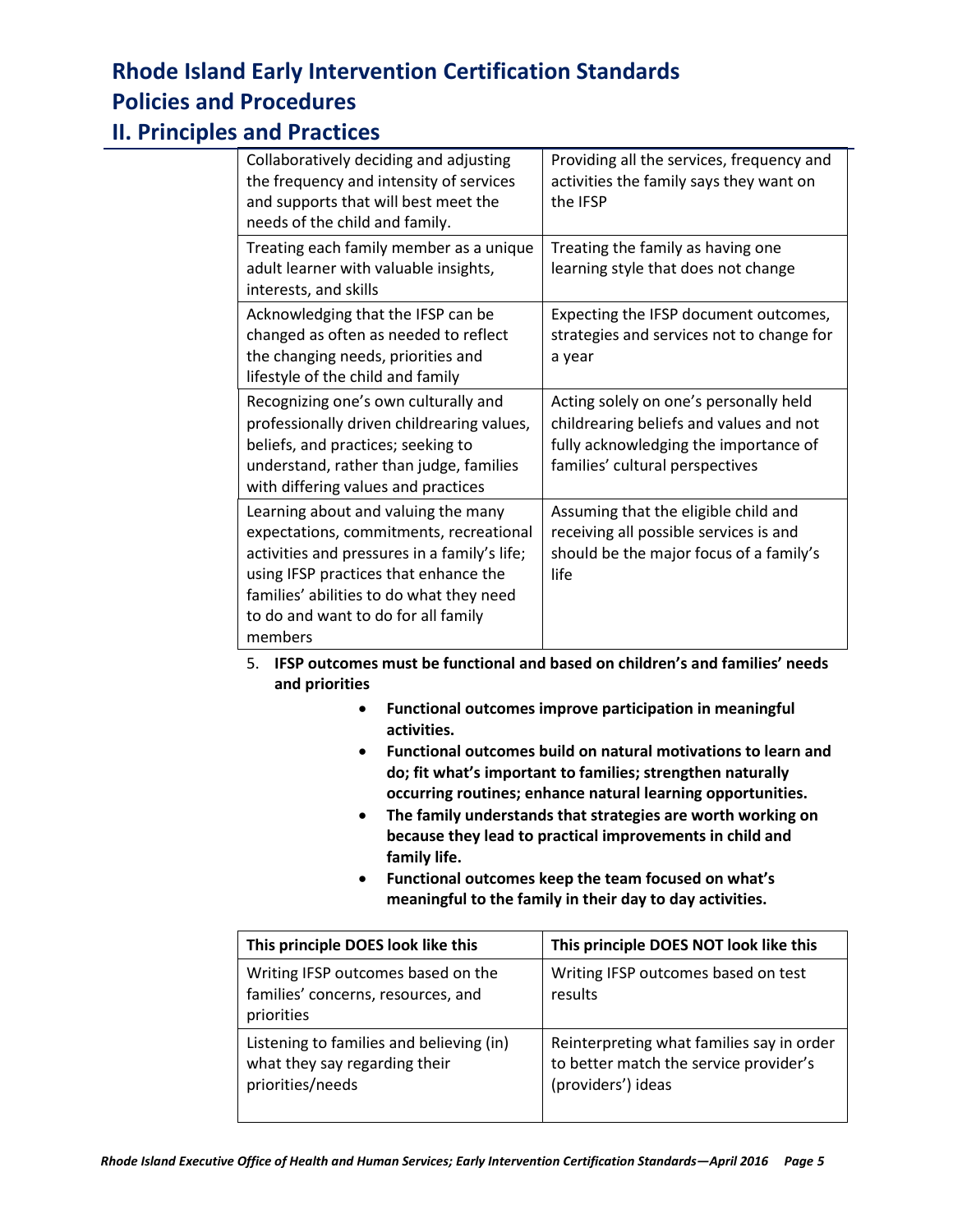### **II. Principles and Practices**

| Writing functional outcomes that result<br>in functional support and intervention<br>aimed at advancing children's<br>engagement, independence, and social<br>relationships.                             | Writing IFSP outcomes focused on<br>remediating developmental deficits.                                                                                                                |
|----------------------------------------------------------------------------------------------------------------------------------------------------------------------------------------------------------|----------------------------------------------------------------------------------------------------------------------------------------------------------------------------------------|
| Writing integrated outcomes that focus                                                                                                                                                                   | Writing discipline specific outcomes                                                                                                                                                   |
| on the child participating in community                                                                                                                                                                  | without full consideration of the whole                                                                                                                                                |
| and family activities                                                                                                                                                                                    | child within the context of the family                                                                                                                                                 |
| Writing outcomes that build on a child's<br>natural motivations to learn and do;<br>match family priorities; strengthen<br>naturally occurring routines; enhance<br>learning opportunities and enjoyment | Writing outcomes that focus on deficits<br>and problems to be fixed                                                                                                                    |
| Describing what the child or family will                                                                                                                                                                 | Listing the services to be provided as an                                                                                                                                              |
| be able to do in the context of their                                                                                                                                                                    | outcome (Johnny will get PT in order to                                                                                                                                                |
| typical routines and activities                                                                                                                                                                          | walk)                                                                                                                                                                                  |
| Writing outcomes and using measures<br>that make sense to families; using<br>supportive documentation to meet<br>funder requirements                                                                     | Writing outcomes to match funding<br>source requirements, using medical<br>language and measures (percentages,<br>trials) that are difficult for families to<br>understand and measure |
| Identifying how families will know a                                                                                                                                                                     | Measuring a child's progress by                                                                                                                                                        |
| functional outcome is achieved by                                                                                                                                                                        | "therapist checklist/observation" or re-                                                                                                                                               |
| writing measurable criteria that anyone                                                                                                                                                                  | administration of initial evaluation                                                                                                                                                   |
| could use to review progress                                                                                                                                                                             | measures                                                                                                                                                                               |

**6. The family's priorities needs and interests are addressed most appropriately by a primary provider who represents and receives team and community support.**

- **The team can include the family's friends, relatives, and community support people, as well as specialized service providers.**
- **Good teaming practices are used.**
- **One consistent person needs to understand and keep abreast of the changing circumstances, needs, interests, strengths, and demands in a family's life.**
- **The primary provider brings in other services and supports as needed, assuring outcomes, activities, and advice are compatible with family life and won't overwhelm or confuse family members.**

| This principle DOES look like this       | This principle DOES NOT look like this    |
|------------------------------------------|-------------------------------------------|
| Talking to the family about how children | Giving the family the message that the    |
| learn through play and practice in all   | more service providers that are involved, |
| their normally occurring activities      | the more gains their child will make      |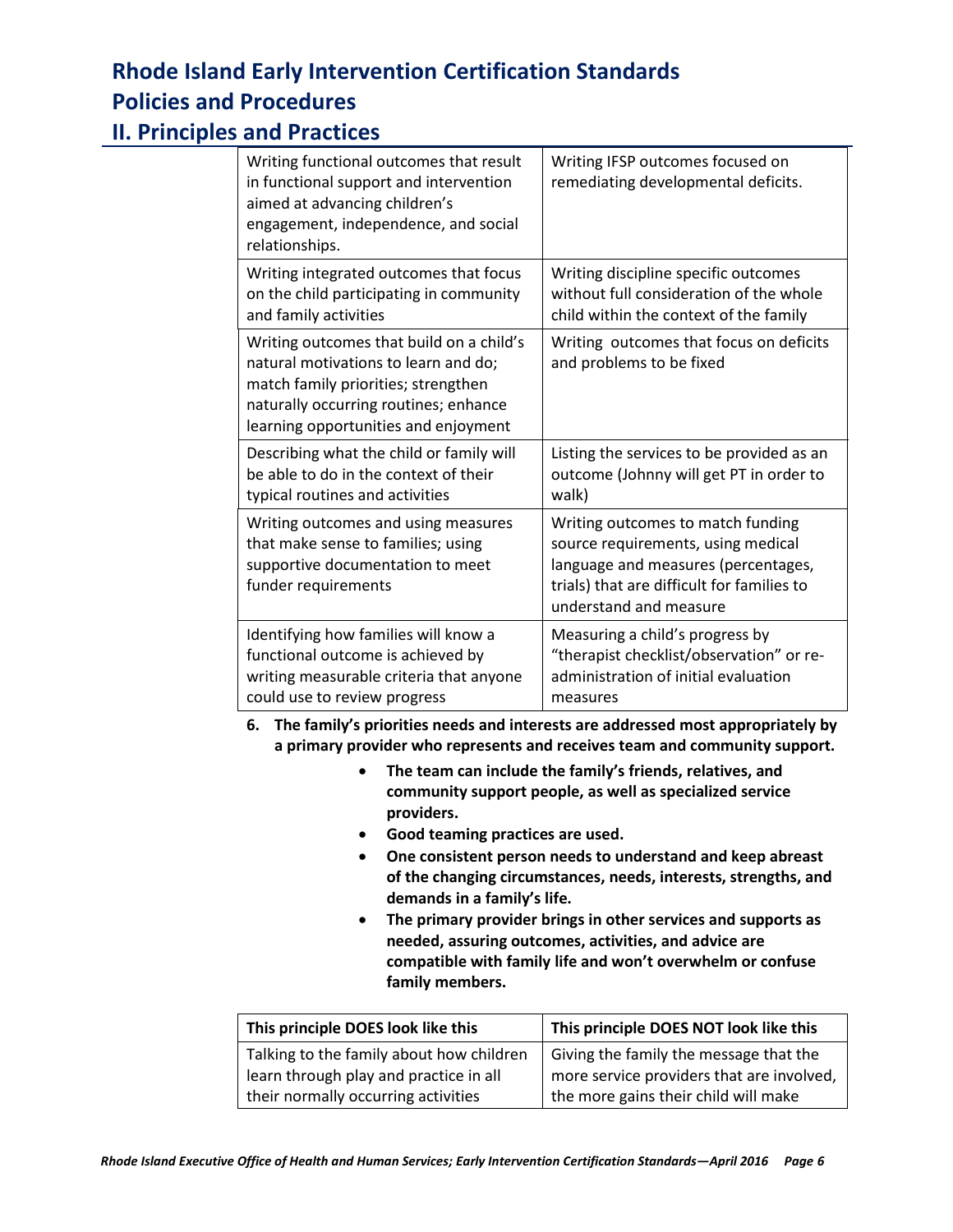### **II. Principles and Practices**

| Keeping abreast of changing<br>circumstances, priorities and needs, and<br>bringing in both formal and informal<br>services and supports as necessary                                                                                                            | Limiting the services and supports that a<br>child and family receive                                                                                                                                    |
|------------------------------------------------------------------------------------------------------------------------------------------------------------------------------------------------------------------------------------------------------------------|----------------------------------------------------------------------------------------------------------------------------------------------------------------------------------------------------------|
| Planning and recording consultation and<br>periodic visits with other team members;<br>understanding when to ask for additional<br>support and consultation from team<br>members                                                                                 | Providing all the services and supports<br>through only one provider who operates<br>in isolation from other team members                                                                                |
| Having a primary provider, with<br>necessary support from the team,<br>maintain a focus on what is necessary to<br>achieve functional outcomes                                                                                                                   | Having separate providers seeing the<br>family at separate times and addressing<br>narrowly defined, separate outcomes or<br>issues                                                                      |
| Coaching or supporting the family to<br>carry out the strategies and activities<br>developed with the team members with<br>the appropriate expertise; directly<br>engaging team members when needed                                                              | Providing services outside one's scope of<br>expertise or beyond one's license or<br>certification                                                                                                       |
| Developing a team based on the child<br>and family outcomes and priorities,<br>which can include people important to<br>the family, and people from community<br>supports and services, as well as early<br>intervention providers from different<br>disciplines | Defining the team from only the<br>professional disciplines that match the<br>child's deficits                                                                                                           |
| Working as a team, sharing information<br>from first contacts through the IFSP<br>meeting when a primary service provider<br>is assigned; all team members<br>understanding each others on-going<br>roles.                                                       | Having a disjointed IFSP process, with<br>different people in early contacts,<br>different evaluators, and different<br>service providers who do not meet and<br>work together with the family as a team |
| Making time for team members to<br>communicate formally and informally,<br>and recognizing that outcomes are a<br>shared responsibility                                                                                                                          | Working in isolation from other team<br>members with no regular scheduled time<br>to discuss how things are going                                                                                        |

7. **Interventions with young children and family members must be based on explicit principles, validated practices, best available research and relevant laws and regulations.**

- **Practices must be based on and consistent with explicit principles.**
- **Providers should be able to provide a rationale for practice decisions.**
- **Research is ongoing and informs evolving practices.**
- **Practice decisions must be data-based and ongoing evaluation**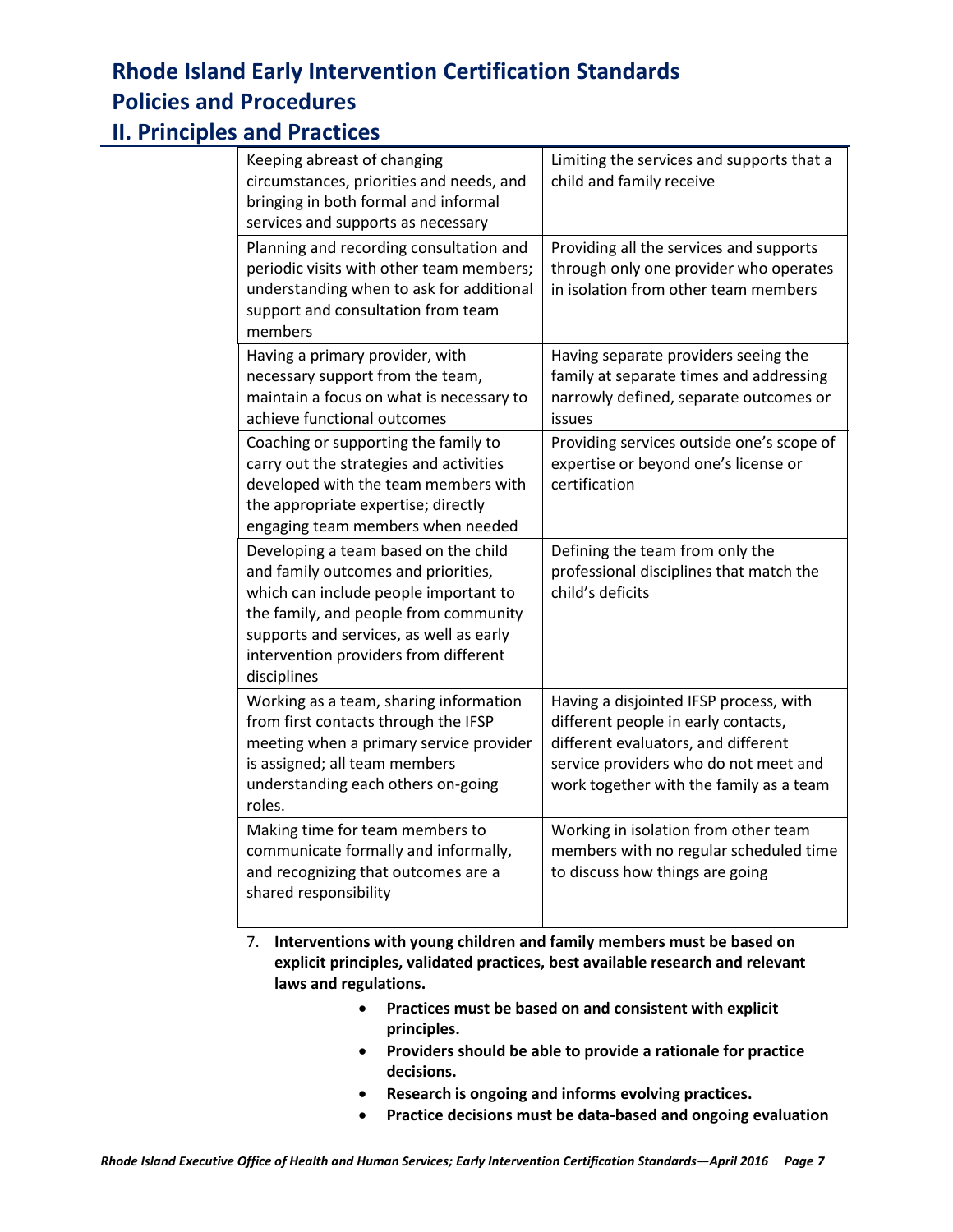#### **II. Principles and Practices**

#### **is essential.**

- **Practices must fit with relevant laws and regulations.**
- **As research and practice evolve, laws and regulations must be amended accordingly.**

| This principle DOES look like this                                                                                                                      | This principle DOES NOT look like this                                                          |
|---------------------------------------------------------------------------------------------------------------------------------------------------------|-------------------------------------------------------------------------------------------------|
| Updating knowledge, skills and strategies<br>by keeping abreast of research                                                                             | Thinking that the same skills and<br>strategies one has always used will<br>always be effective |
| Refining practices based on introspection<br>to continually clarify principles and<br>values                                                            | Using practices without considering the<br>values and beliefs they reflect                      |
| Basing practice decisions for each child<br>and family on continuous assessment<br>data and validating program practice<br>through continual evaluation | Using practices that "feel good" or<br>"sound good" or are promoted as the<br>latest "cure-all" |
| Keeping abreast of relevant regulations<br>and laws and using evidence-based<br>practice to amend regulations and laws                                  | Using practices that are contrary to<br>relevant policies, regulations or laws                  |

- **8. Support for families in developing strategies to understand, interpret and nurture their child's development is best achieved through the use of reflective practices.**\*
	- **Early intervention providers take the time to pause and explore their reactions and feelings regarding their work with children and families.**
	- **Reflection occurs at individual, family, team, supervisory, programmatic and interagency levels.**
	- **Reflective supervision supports individuals to focus on their experience, taking another's perspective, and exploring their reactions to the work leading to increased self-awareness and improved practice.**
	- **Reflective practices promote a parallel process whereby early intervention providers reflect on their relationships and interactions with parents/caregivers who in turn reflect on their relationship and interactions with their child.**

| This principle DOES look like this      | This principle DOES NOT look like this |
|-----------------------------------------|----------------------------------------|
| Regularly scheduled supportive          | Supervision is provided only on an "as |
| opportunities are provided for staff to | needed" basis, or in response to a     |
| reflect and discuss their role in their | "crisis" situation.                    |
| work with families.                     |                                        |
|                                         |                                        |